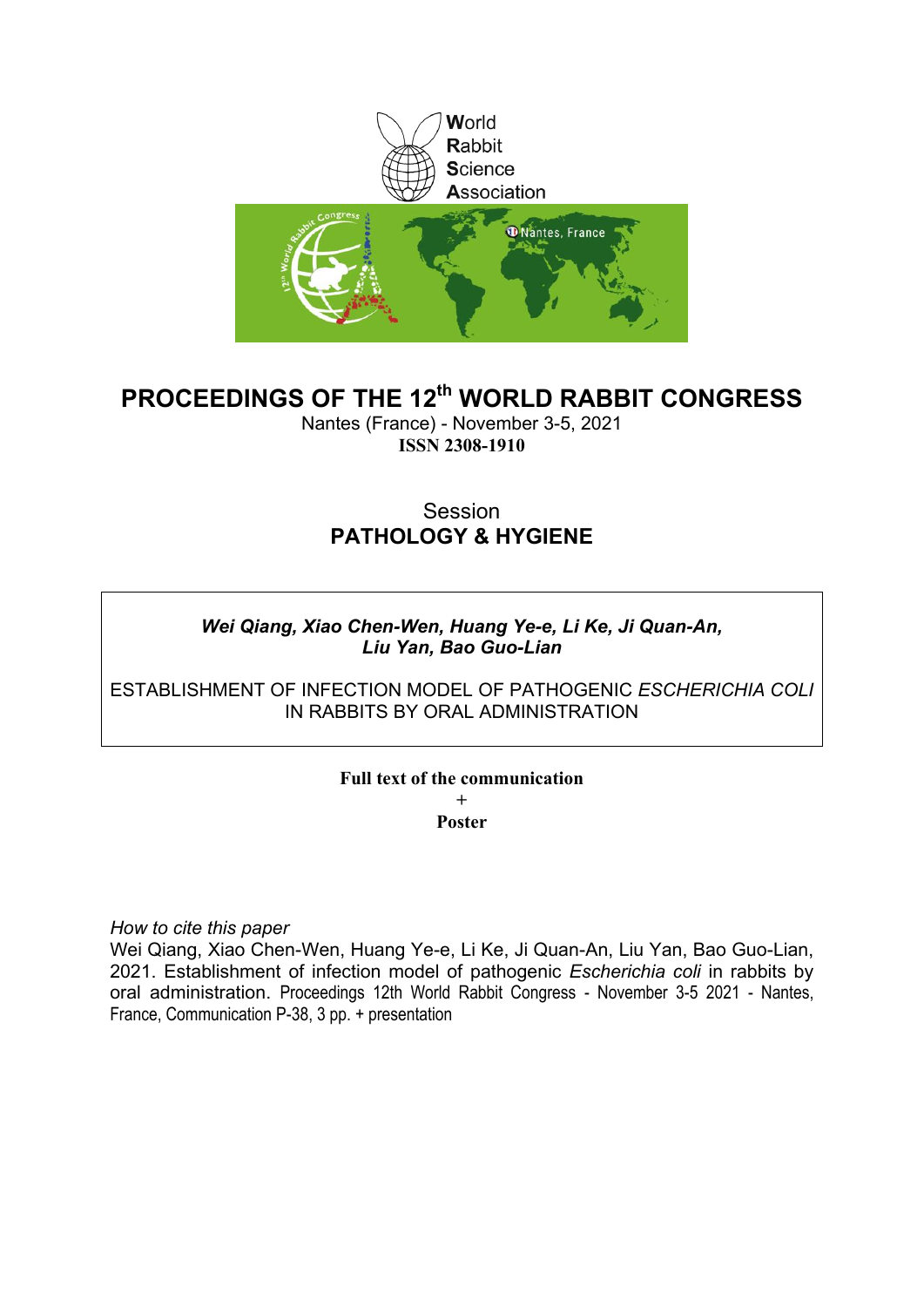### **ESTABLISHMENT OF INFECTION MODEL OF PATHOGENIC**  *ESCHERICHIA COLI* **IN RABBITS BY ORAL ADMINISTRATION**

**Wei Q**iang*,* **Xiao** Chen-Wen**, Huang Y**e-e**, Li K**e**, Ji Q**uan-An**, Liu Y**an**, Bao G**uo-Lian**\*** 

Institute of Animal Husbandry and Veterinary Sciences, Zhejiang Academy of Agricultural Sciences, 310021, Hangzhou , China *\*Corresponding author, E-mail: baoguolian@163.com*

#### **ABSTRACT**

In order to evaluate the efficacy of antibiotic substitutes for pathogenic *E.coli* in rabbits, it is necessary to establish an oral *E.coli* infection model. After pathogenic *E.coli* and concentrated bacterial solution were prepared, four different challenge ways were adopted, including intramuscular, intraperitoneal, intravenous injection and oral administration. The dose range from  $7.3\times10^8$  CFU/ml to  $175.2\times10^8$ CFU/ml according to the design requirements. The results showed that all of the four routes could cause diarrhea and death in the experimental rabbits, but the oral route with a dose of  $175.2\times10^{8}$  CFU had the best effect, the most typical symptoms and pathological changes, Thus, it is the most suitable way for the actual needs in evaluation of antibiotic substitutes. Therefore, the model of diarrhea caused by oral administration of pathogenic *E.coli* was successful in this study, which laid a foundation for the evaluation of antibiotic substitutes of pathogenic *E.coli*.

**Key words:** Rabbit, *Escherichia coli*, Diarrhea, Model

### **INTRODUCTION**

Rabbit colibacillosis is a common and multiple enteric infectious disease caused by pathogenic *Escherichia coli*(*E.coli*) and its toxin. It is most likely to occur in 1-3 months old young rabbits. Once the disease occurs, it often leads to a large number of deaths in rabbits. The morbidity and mortality are very high, which can reach 10-30% and 30-50% respectively, causing serious economic losses in rabbit breeding industry (Guo et al., 2009; Li et al., 2016).

In order to control the disease, antibiotic treatment is the first choice, but China will stop adding antibiotics to feed from 2020. Therefore, we must look for antibiotic substitutes. In the process of searching, how to pass clinical examination and evaluate the effect of these substitutes? Therefore, the establishment of pathogenesis model is very important, but there is no ready-made. Therefore, we have carried out research in this area, and successfully established a disease model of *E.coli*.

### **MATERIALS AND METHODS**

#### **Preparation of strains and bacterial solutions**

Pathogenic *E.coli* isolated and identified from a rabbit farm in Zheijang Province (Wei et al., 2017). After culture on TSA plate, a single colony was selected and transplanted into TSB liquid culture medium. After 18 hours of shaking at 37℃, 200rpm, the bacterial content was measured. Part of the bacterial solution is 5000 rpm, concentrated through centrifuged for 10 min, Suspended sediment to the required concentration for standby.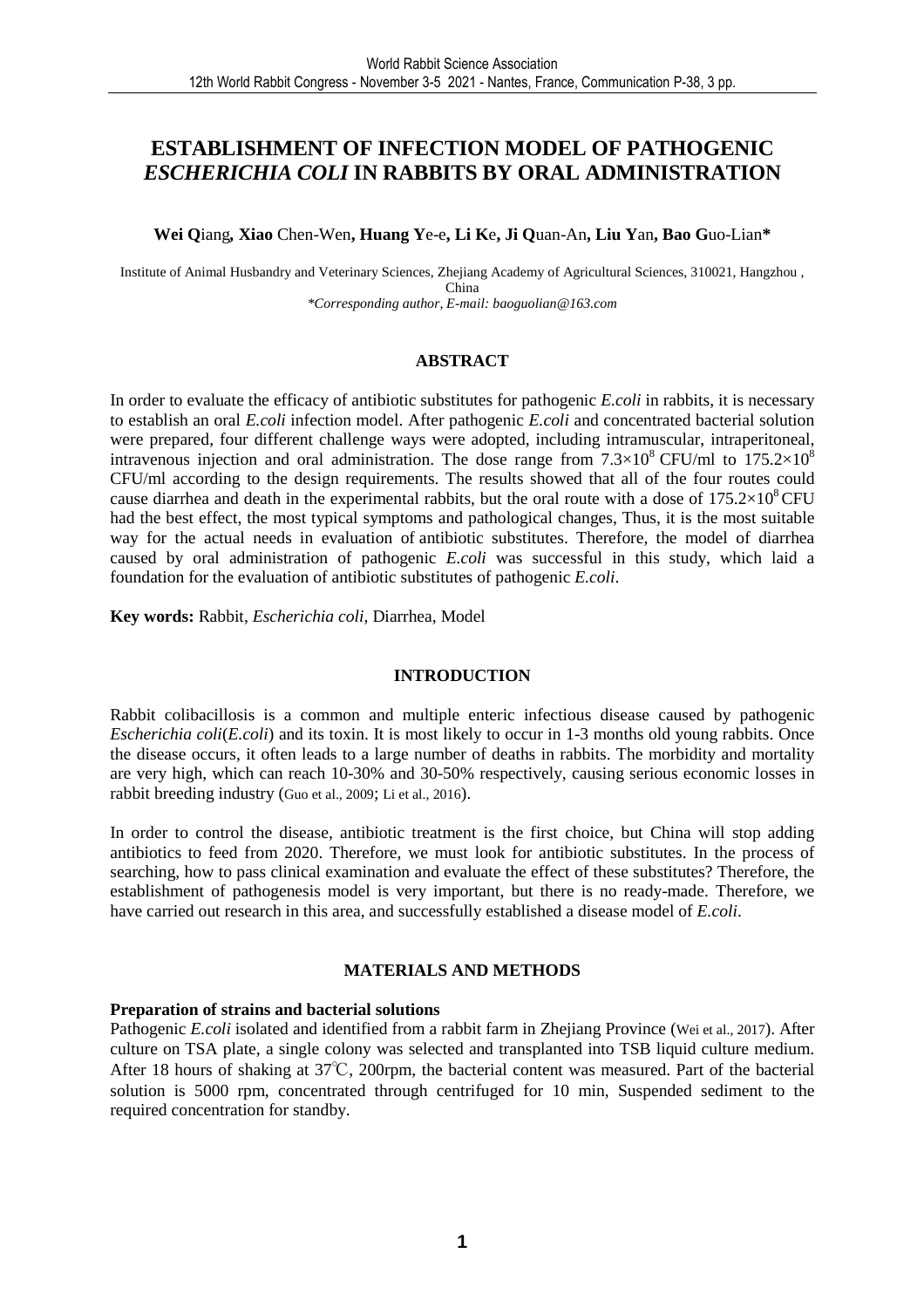#### **Experimental rabbits and feed**

40 days old New Zealand experimental rabbits fed with no antibiotic feed, or 40 days old SPF New Zealand experimental rabbits fed with no antibiotic feed.

#### **Experimental group**

*Experiment 1*: 16 New Zealand experimental rabbits were divided into four groups, 4 in each group: three experimental groups (intramuscular, intraperitoneal, intravenous injection) and one control group. The dose of challenge was  $38.0\times10^{8}$  CFU, and the control group was injected with 1ml of TSB sterile culture solution. It was observed for 4 weeks after challenge, the dead rabbits were dissected and bacteria were isolated.

*Experiment 2:* 20 SPF experimental rabbits were divided into five groups, 4 in each group: abdominal cavity, oral group 1, oral group 2, oral group 3 and control group. The dose of intraperitoneal challenge group was  $14.6\times10^8$  CFU; Oral 1 group was  $7.3\times10^8$  CFU; oral 2 group was  $89.2\times10^8$  CFU; oral 3 group was  $175.2\times10^{8}$ CFU; control group: 2ml TSB sterile culture solution. The dead rabbits were dissected and the bacteria were isolated. Each experimental group was forbidden to eat 12 hours before challenge.

#### **RESULTS AND DISCUSSION**

#### **Results of test 1:**

Experiment rabbits in each group suffered from mental depression and loss of appetite 24 hours after challenge; 3 days later, all the rabbits of the group challenged in the intravenous were died. Only one of them had mild diarrhea symptoms, the autopsy showed mild intestinal inflammation. The rest of the dead rabbits did not have intestinal lesions; 2/4 of the rabbits of the group challenged via intramuscular injection suffered from diarrhea and died 6 days later, the autopsy showed that The intestinal inflammation was obvious, the mesenteric lymph nodes were swollen, and other organ lesions were not obvious. 2 of this group survived, but were obviously emaciated; All the patients challenged in the group of intraperitoneal died 6 days later, and 2/4 of them had diarrhea. Autopsy of the dead rabbits: ascites and cellulose exudate were found in the abdominal cavity, a thin envelope was found on the surface of the liver, and mesenteric blood vessels were obviously congested. No abnormality was found in the control group. The original challenged bacterial can be isolated from the mesenteric lymph nodes, liver and blood of all of the dead rabbits. The results are shown in Table1 which showed that the rabbits challenged in intravenous were died too fast. Diarrhea was found challenged via intramuscular injection, but only 2/4 of them died. Diarrhea was found in 2/4 of rabbits challenged via intraperitoneal injection, and 4/4 of them died. Among these three routes, intraperitoneal challenge is relatively suitable as a model, but unfortunately, diarrhea is not typical.

| <b>rapic 1.</b> Kesuns of chancing |          |           |          |
|------------------------------------|----------|-----------|----------|
| Exp. group                         | No. exp. | No. Diar. | No. dea. |
| Intramuscular                      |          |           |          |
| Intraperitoneal                    |          |           |          |
| Intravenous                        |          |           |          |
| Control                            |          |           |          |
|                                    |          |           |          |

#### **Table 1:** Results of challenge

### **Results of test 2:**

The results are shown in Table2.

Two rabbits died within 24 hours after challenged in the intraperitoneal group, without any symptoms, mainly due to septicemia. The other two died 72 hours later, with mild diarrhea, cellulosic exudation in the abdominal cavity, and cellulose adhesion on the surface of the liver and spleen.

*In the oral group 1***:** One rabbit began to suffer from anorexia, abdominal distention and soft feces on the 4th day after challenge; On the 8th day, this rabbit began to pull mucus stool, the shape was gelatinous, emaciated, fasted on the 12th day, and died on the 13th day. The other three were normal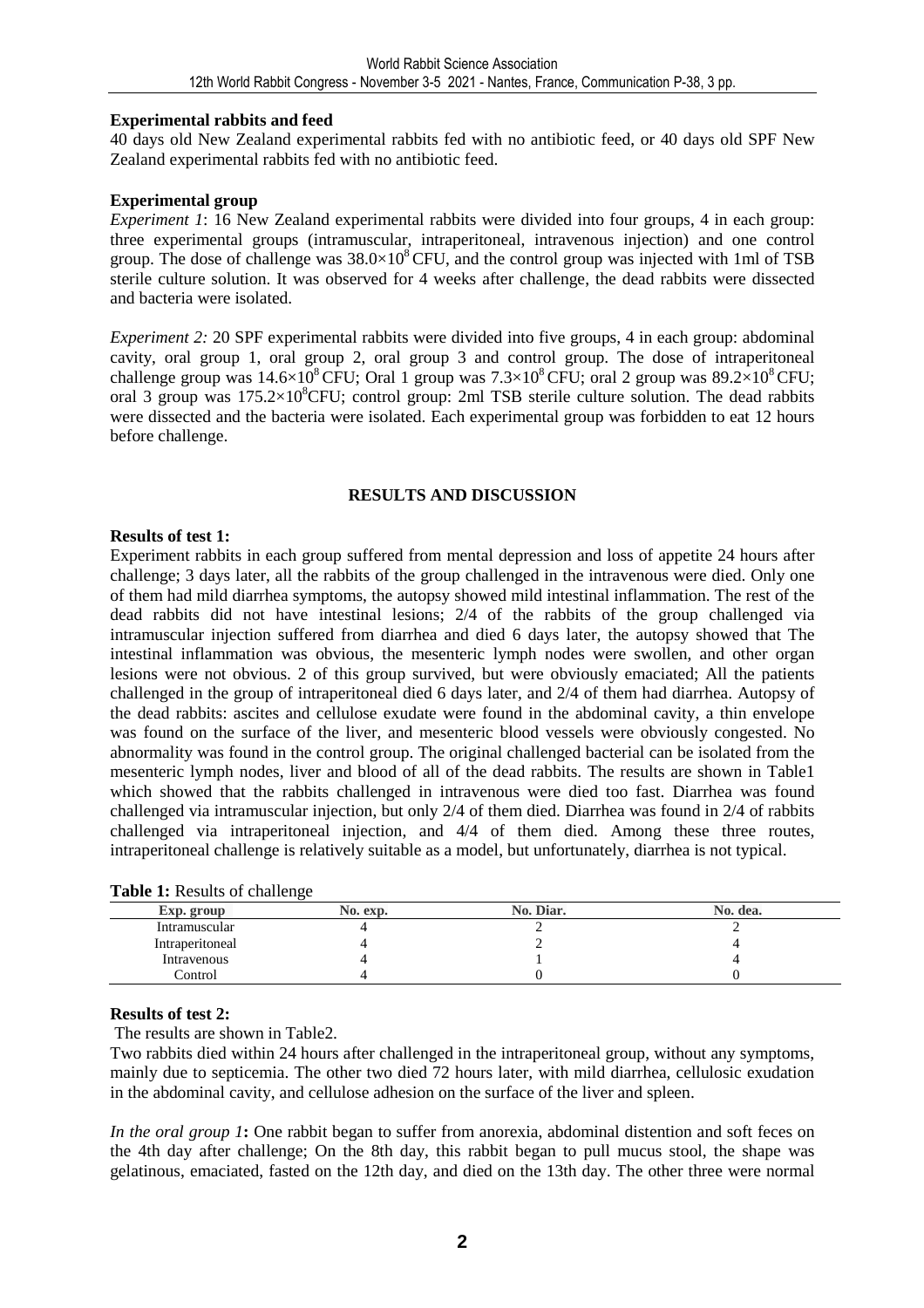all the time. Autopsy of dead rabbits: emaciation, dehydration, fecal adhesion in anus, abdominal distention, obvious inflammatory lesions in various segments of small intestine, filled with viscous liquid in intestinal cavity.

*Oral group 2:* On the 4th day after oral challenge, the appetite of two rabbits decreased, the feces became thin and small, and the feces became soft on the 5th day; diarrhea began on the 6th day, and gradually became serious: from soft stool to paste, jelly-like, and then to bloody stool, the spirit became poor, and thin; died shortly after hunger strike. The other two rabbits were the loss of appetite, emaciation, and then, become gradually improved and survived. The pathological changes of the dead rabbits were similar to those of the oral group 1.

*Oral group 3:* On the 4th day after oral challenge, the appetite of all experimental rabbits decreased, and the feces showed obvious changes: the feces of three rabbits became thin and small, and gradually began to become paste, jelly-like, turned to bloody stool, died shortly after the fast; The other one's feces became soft, but gradually improved after three days, and survived. The pathological changes of the dead rabbits were similar to those of the oral group 1.

#### **Table 2:** Results of challenge

| Exp. group      | No. exp. | Dose (CFU/mL)       | No. Diar. | No. dea. |
|-----------------|----------|---------------------|-----------|----------|
| Oral 1          |          | $7.3\times10^{8}$   |           |          |
| Oral 2          |          | $89.2\times10^{8}$  |           |          |
| Oral 3          |          | $175.2\times10^{8}$ |           |          |
| Intraperitoneal |          | $7.3 \times 10^{8}$ |           |          |
| Control         |          | 2ml TSB             |           |          |

The results of test 2 showed that 2/4 of the rabbits challenged via intraperitoneal injection suffered from mild diarrhea and atypical symptoms, the main pathological changes of the dead rabbits were acute septicemia. The typical pathological changes could be reproduced in the three test groups of oral routes: After challenged, firstly, the spirit of the rabbits became poor, the appetite decreased, then the form of feces began to become soft and thin gradually, until pyogenic stools were produced, and finally died. Pathological anatomy showed typical inflammatory changes in each segment of intestine. All the dead rabbits in each experimental group were able to isolate and identify the original challenged bacteria from liver, heart blood and mesenteric lymph nodes.

Therefore, oral administration can reproduce typical diarrhea, but the oral dose needs to be large,  $175.2\times10^8$  CFU is appropriate.

#### **CONCLUSIONS**

An oral infection model of pathogenic *E.coli* was successfully established in this study: SPF New Zealand experimental rabbits of 40 days old were challenged in oral with a dose of  $175.2\times10^8$  CFU, fasting for 12 hours before challenged, and fed without antibiotics. The experimental results laid a good foundation for the evaluation of the effect of oral antibiotic substitutes in the prevention and treatment of diarrhea.

#### **REFERENCES**

- Guo, F.H., Long D., Wang, Y.M., et al. ,2009. Isolation and identification of a pathogenic rabbit *Escherichia coli*.. *Jiangxi J. of anim. hus. and vet., 5, 4-5.*
- Li, T.Z., Yu, X.Y., Shen, Z.Q. ,2016*.* Isolation and identification of a rabbit pathogenic *Escherichia coli*. *Chin. Rabb. Bre., 4, 14-17.*

Wei, Q., Li, K., Xiao, C.W., et al. 2017. Diagnosis and treatment of *E.coli* diarrhea induced by moldy feed. *Chin. Rabb., 6, 31-33.*